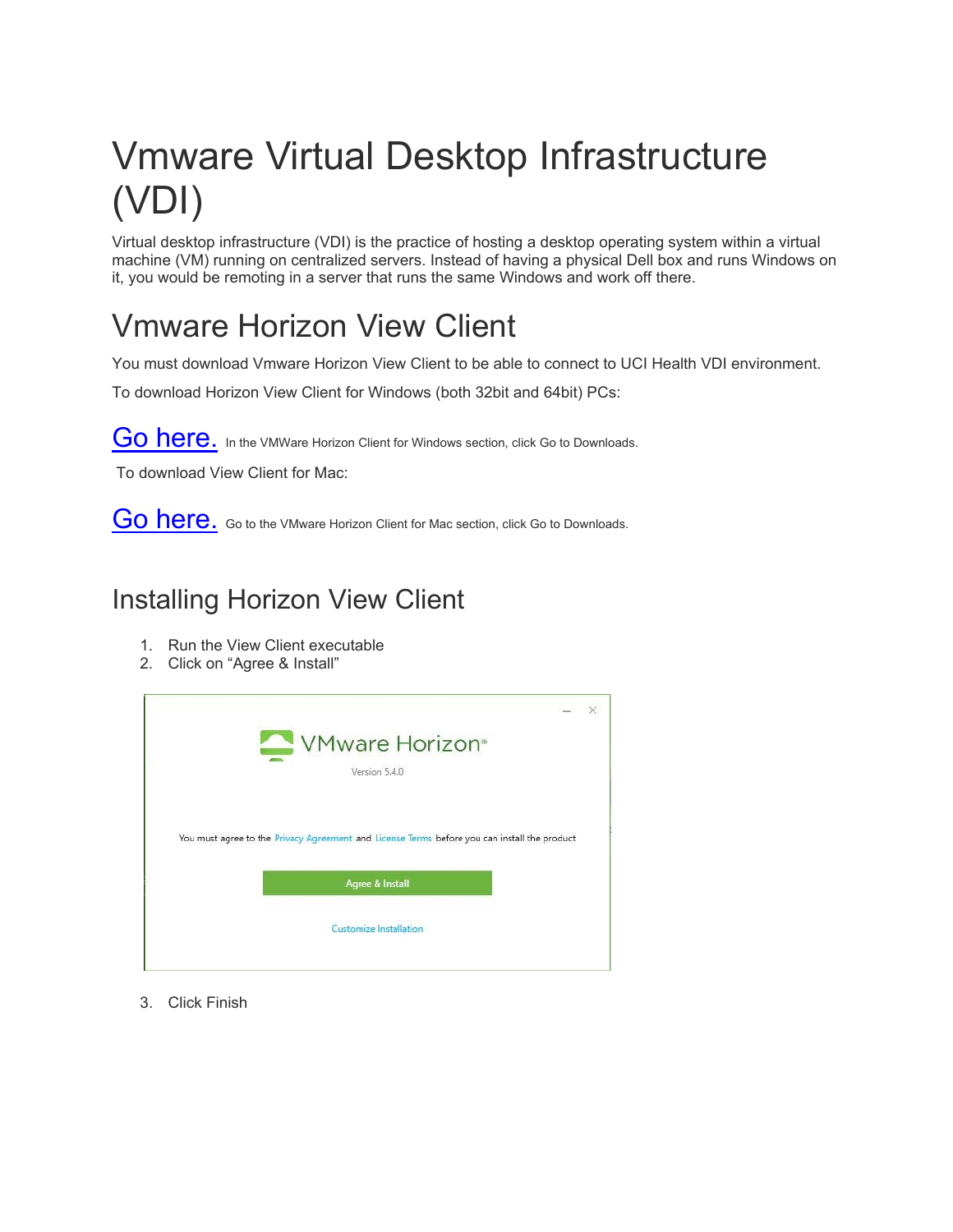| Success! | c<br>X |
|----------|--------|
| Finish   |        |
|          |        |

4. You might be prompted to restart your computer. Save all your work and click Restart Now.

| You must restart your system for the                                   |
|------------------------------------------------------------------------|
| configuration changes made to VMware<br>Horizon Client to take effect. |
|                                                                        |
| <b>Restart Now</b>                                                     |
|                                                                        |
| <b>Restart Later</b>                                                   |

#### Running Horizon View Client

To start Horizon View Client, follow the instructions below.

1. Go to Start, type in horizon, click on VMware Horizon Client. Alternative you can find a desktop shortcut.



2. On first launch, double-click 'Add Server' and input server address 'vdi.hs.uci.edu'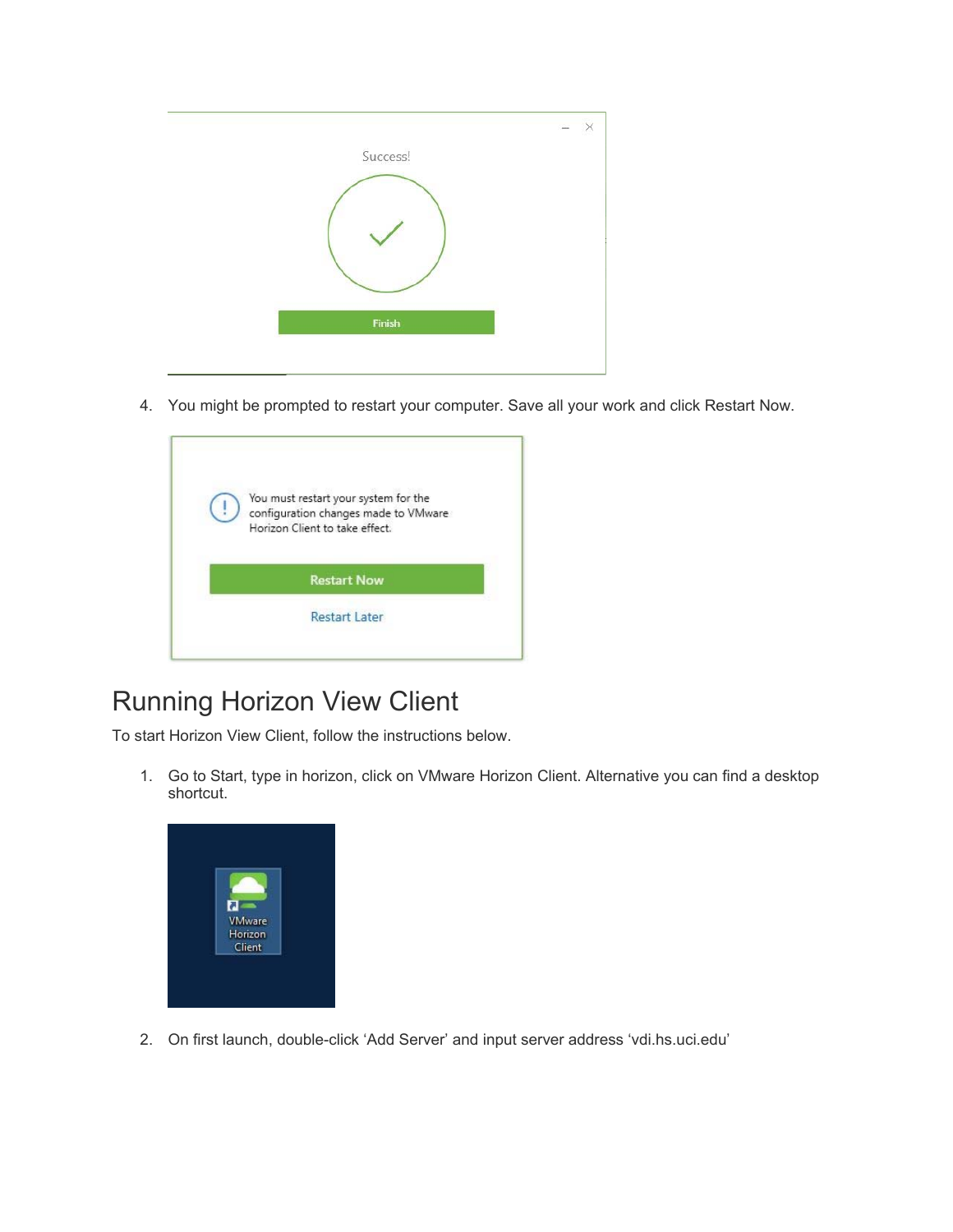| VMware Horizon Client<br><b>New Server</b>                       |                   |   |
|------------------------------------------------------------------|-------------------|---|
| <b>Add Server</b>                                                |                   |   |
| VMware Horizon Client<br>Enter the name of the Connection Server |                   | × |
| vdi.hs.uci.edu                                                   |                   |   |
|                                                                  | Connect<br>Cancel |   |

3. Every launch thereafter, double click on vdi.hs.uci.edu to connect



4. Enter your UCI username and password.